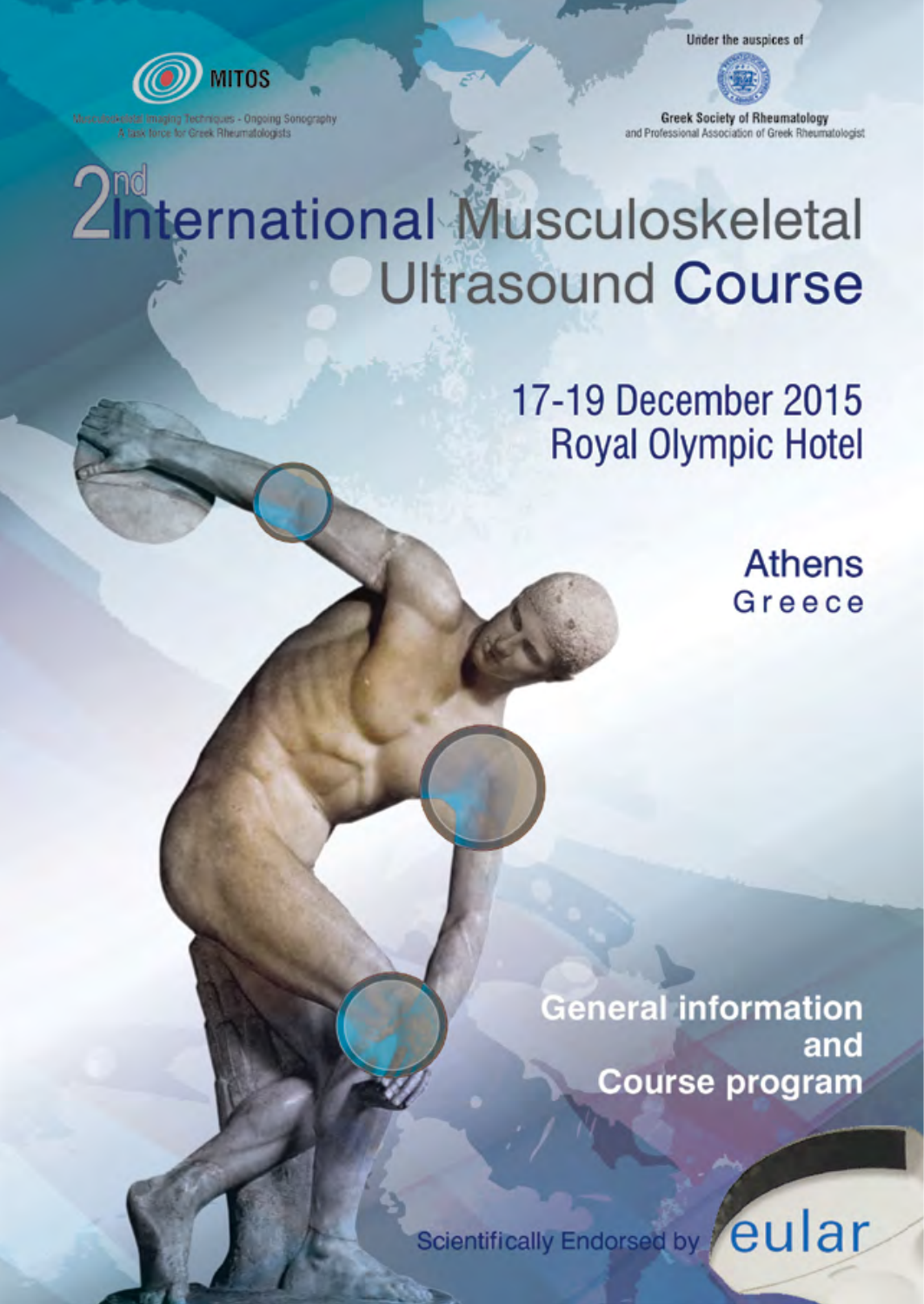

### **2nd MUSCULOSKELETAL SONOGRAPHY COURSE FOR RHEUMATOLOGISTS – BASIC LEVEL**

### Athens, December 17<sup>th</sup>- 19<sup>th</sup>, 2015

**Musculoskeletal sonography course for rheumatologists, Athens 2015** intends to be a combination of lectures and practical sessions. It is going to be an one-level course - the basic one - consisting of the theoretical talks and supervised hands-on scanning of healthy persons and/or patients with musculoskeletal disorders.

**Sponsorship:** ABBVIE, UCB, MSD, PFIZER, GE, ESAOTE, SIEMENS, PHILIPS. Total amount of sponsorship will not exceed 40% of total cost for the Course. General Electric Health Care, Esaote, Siemens and Philips will provide ultrasound equipment free of charge. Sponsorships will cover part of travel and accommodation expenses for the faculty, Course venue and organization costs. Sponsors will not have any influence on the course program, scientific and other content, or speakers in any way.

The course will be granted with CME-CPD credits according to the Panhellenic Medical Association.

Registration is intended to be opened to all EULAR member countries. Participants registering for the basic MSUS course endorsed by EULAR will have priority if they have already participated in the EULAR Online Introductory US course.

#### **Participation & Accommodation fees**

The basic registration fee of 200 euros includes admission to all Conference Sessions, Workshops, Conference kit, Conference session materials, Certificate of Attendance.

If accommodation and meals needed, the total course price will be increased up to 500 euros.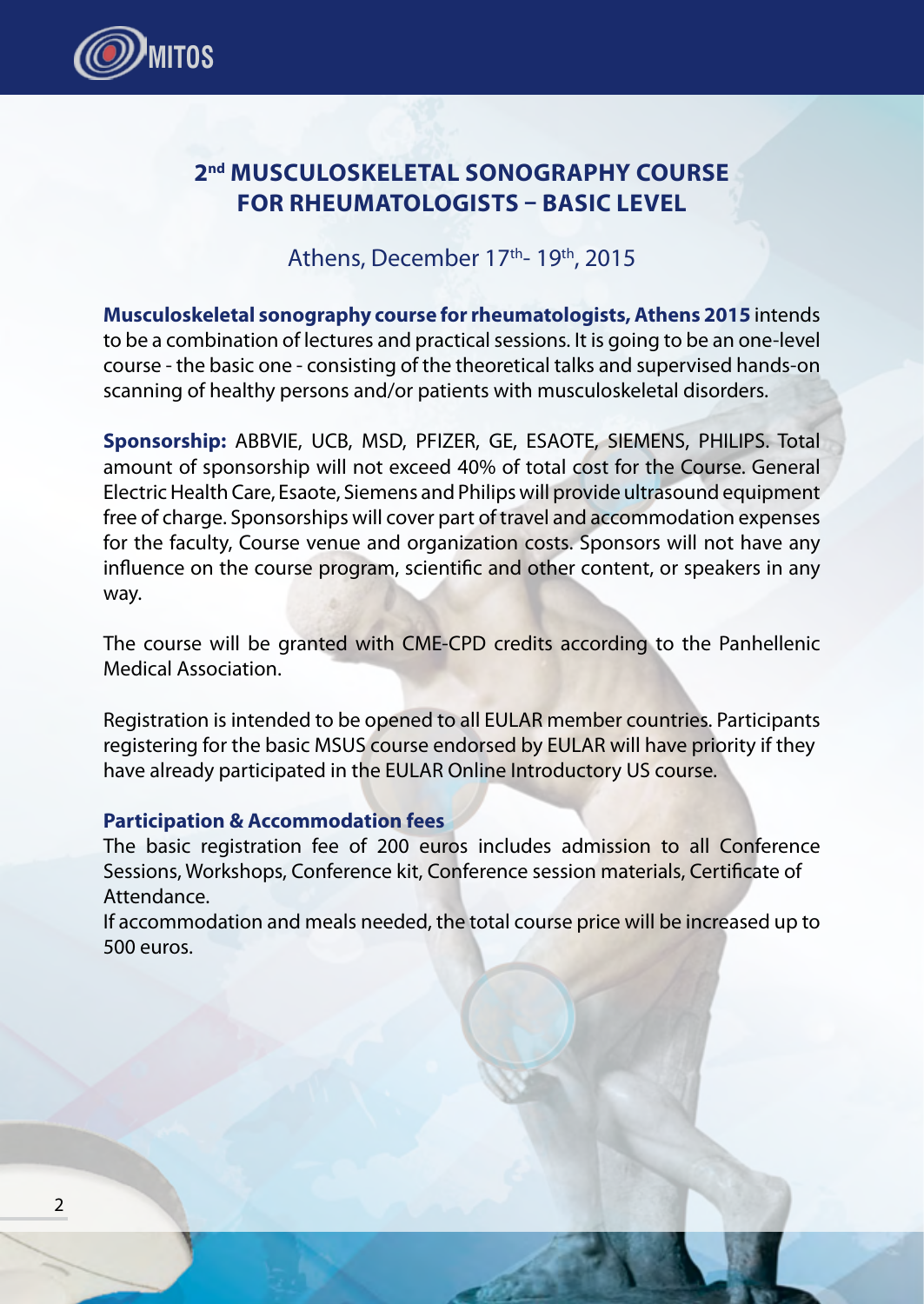#### **ORGANIZATION AND COMMITTEE**

### **Scientific Director:**

*Prof. Annamaria Iagnocco* 

Rheumatology Unit, Dipartimento di Medicina Interna e Specialità Mediche, Sapienza Università di Roma, Roma, Italy **e-mail:** annamaria.iagnocco1@gmail.com

### **Local Organizer:**

**M.I.T.O.S. (Musculoskeletal Imaging Techniques: Ongoing Sonography- a Task Force for Greek Rheumatologists)** 

#### **FACULTY**

The speakers will come from major European musculoskeletal ultrasound research centers and are rheumatologists mostly involved in previous EULAR courses. The contacted faculties are:

#### **Faculties:**

*Esperanza Naredo, Spain Annamaria Iagnocco, Italy Peter Balint, Hungary Nemanja Damjanov, Serbia Francesco Porta, Italy Dimitris Karokis, Greece Ioannis Raftakis, Greece Spyros Nikas, Greece Amalia Raptopoulou, Greece Caterina Siagkri, Greece Giasna G. Kakavouli, Greece* 

#### **Instructors:**

*Francesco Porta, Italy Slavica Prodanović, Serbia Goran Radunović, Serbia Dimitris Karokis, Greece Ioannis Raftakis, Greece Spyros Nikas, Greece Georgios Kampakis, Greece Amalia Raptopoulou, Greece Caterina Siagkri, Greece Giasna G.Kakavouli, Greece*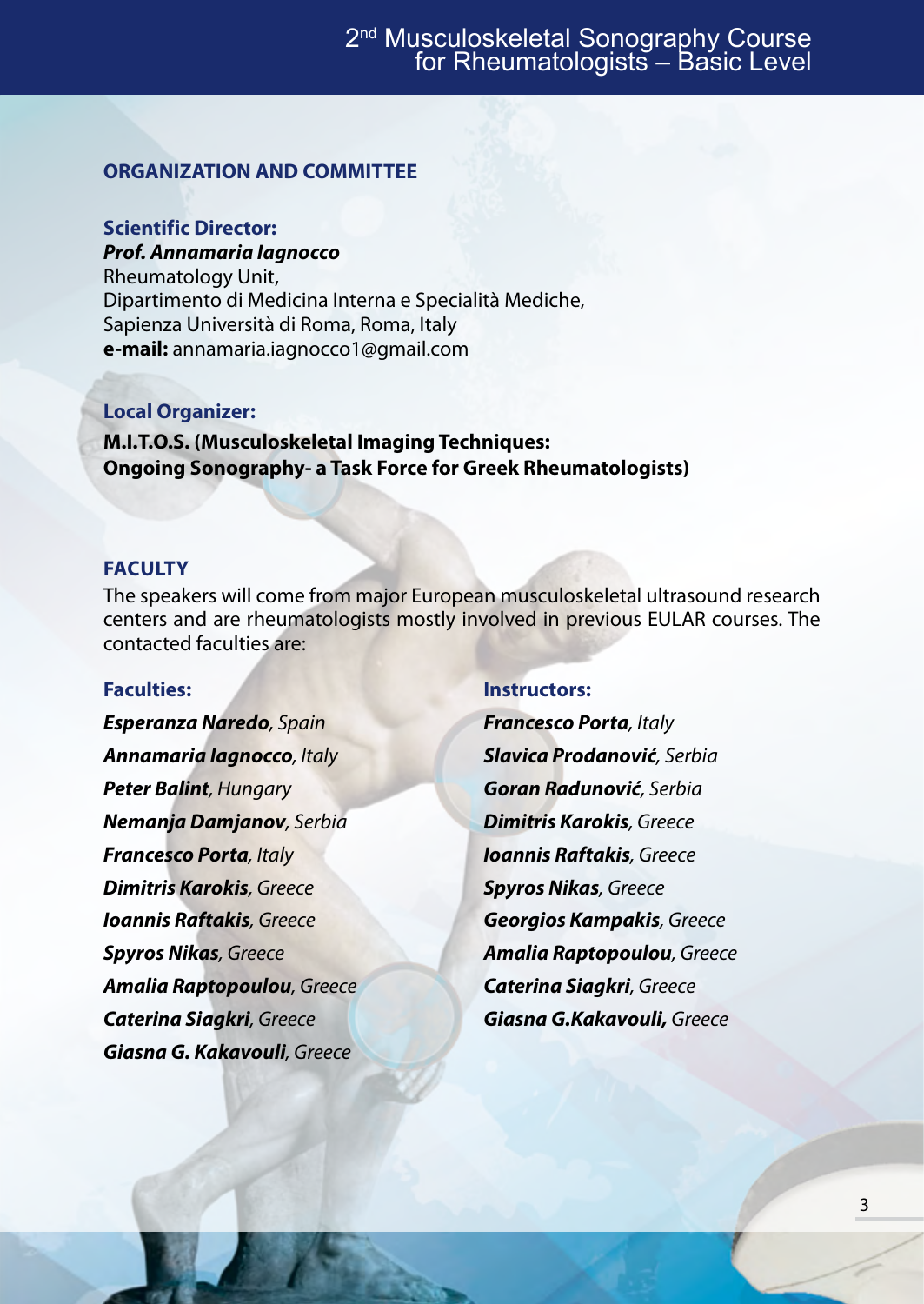

#### **GENERAL INFORMATION**

**Official language** English

**Course opening** Thursday, December 17<sup>th</sup>, 2015- h 12.00 **Course closing Saturday, December 19th, 2014- h 16:30 Participants The number of participants is limited to 48 Congress Venue:** Hotel Royal Olympic 28-34 Ath. Diakou, 177 43 Athens, Greece

#### **M.I.T.O.S. GROUP**

mitos.greek.rheum.us@gmail.com

Address: Caterina Siagkri, 51 Mitropoleos, Thessaloniki – 54623, Greece e-mail: caterinasiagkri@hotmail.com phone: +306945776417; +302310250720

Giasna G. Kakavouli, 10 Solomou Street, Katerini – 60100, Greece e-mail: giasnagiokic@gmail.com phone: +306944443326; +302351079839

#### **Course Secretariat**

**Synthesis Group S.A.** 31 Ag. Varvaras Str. 164 52 Argyroupoli Athens, Greece [T+ 30 210 9609400,](tel:%2B 30 210 9609400) [F+ 30 210 4190905](tel:%2B 30 210 4190905) M+ 30 6937 052 259 Email: [tzombola@synthesis-group.gr](mailto:tzombola@synthesis-group.gr) Web site: [www.synthesis-group.com](http://www.synthesis-group.com/)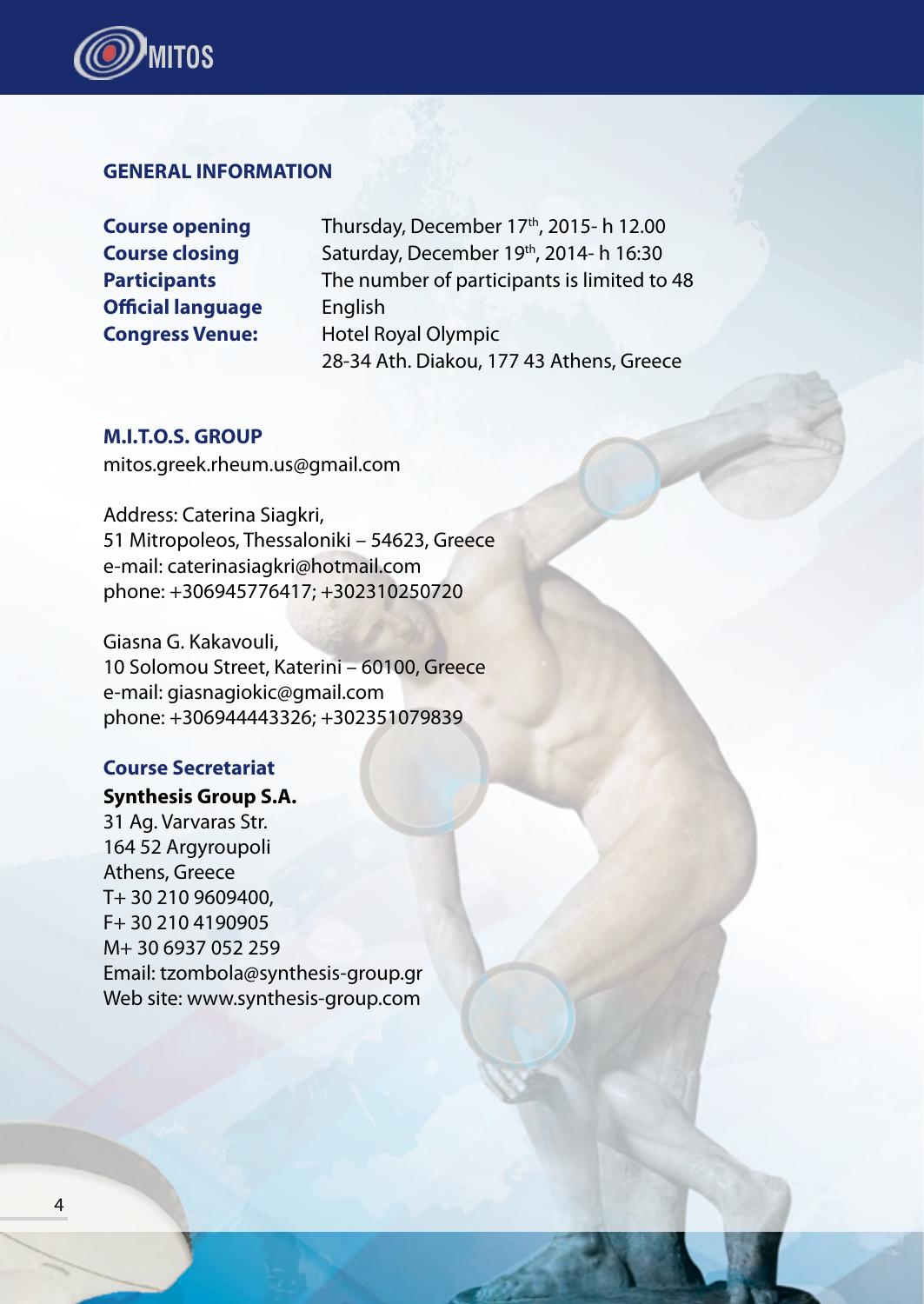### **2nd MUSCULOSKELETAL SONOGRAPHY COURSE FOR RHEUMATOLOGISTS – BASIC LEVEL-**

Athens, December 17th- 19th, 2015

### BASIC LEVEL

### **OBJECTIVES:**

- To learn technical characteristics and setting of ultrasound equipment for rheumatology.
- • To learn the systematic standardized sonographic scanning method of each anatomical region, according to the EULAR guidelines.
- To learn basic normal musculoskeletal ultrasonographic (MSUS) anatomy.
- To learn basic pathological MSUS findings.

### **MAIN TOPICS:**

- Ultrasound physics and technology, technical characteristics of ultrasound equipments in rheumatology, applications, indications and limitations of MSUS.
- MSUS anatomy, artifacts and misinterpretation in MSUS.
- Standardized sonographic scanning method of each anatomical region (shoulder, elbow, wrist and hand, hip, knee, ankle and foot) according to the EULAR guidelines.
- • Basic pathological sonographic findings (tendinosis, tenosynovitis, partial and complete tendon tear, entesopathy, bursitis, calcifications, articular cartilage lesions, cortical abnormalities, erosions and joint synovitis).
- • Reporting MSUS findings and diagnosis.

### **WORKSHOPS:**

- Practical handling of the ultrasound machine settings.
- Supervised identification of musculoskeletal sonoanatomy.
- • Supervised standardized sonographic scanning of the shoulder, elbow, wrist and hand, hip, knee, ankle and foot.
- • Supervised hands-on scanning of patients with basic musculoskeletal lesions.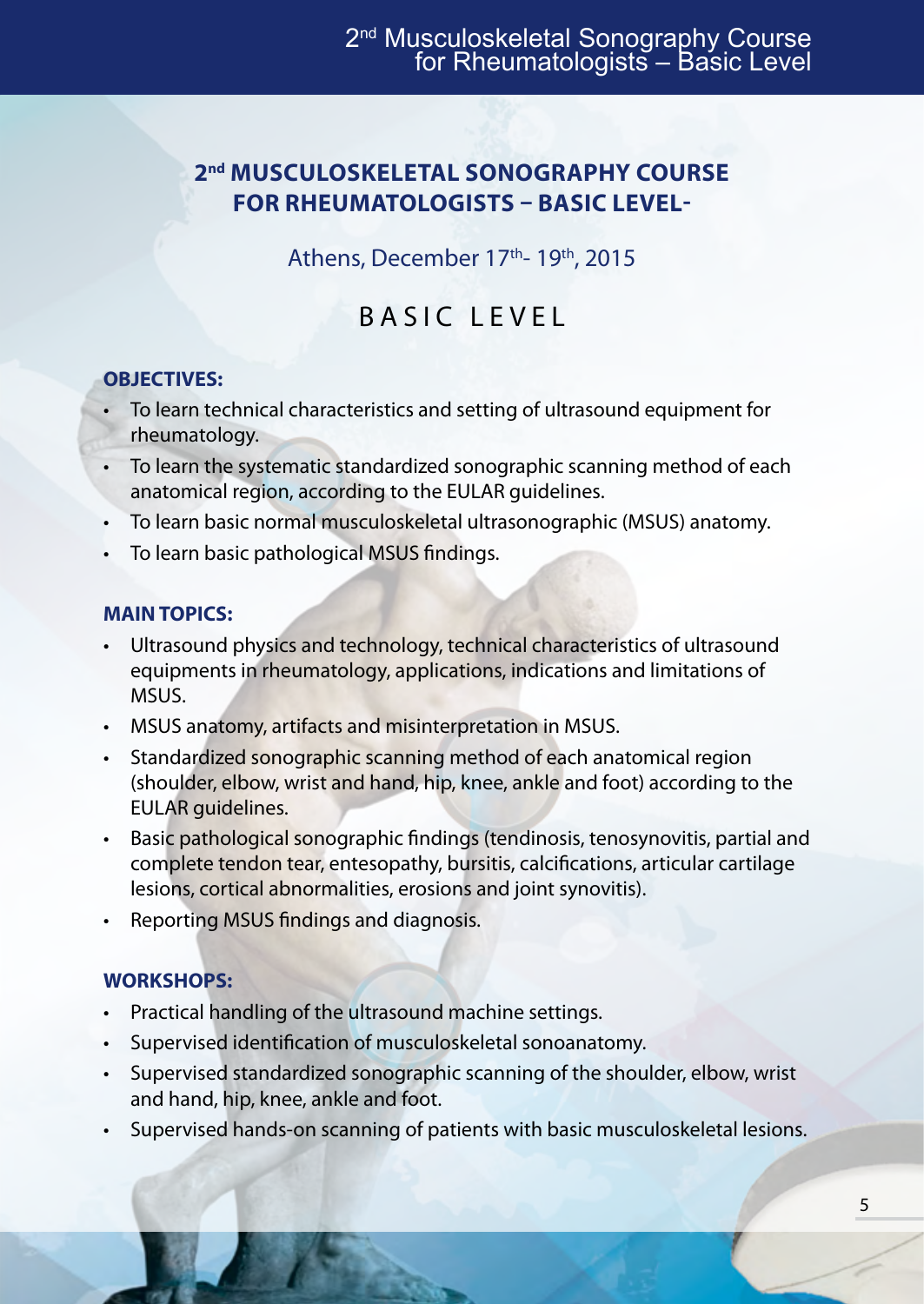

### SCIENTIFIC PROGRAM

### **Thursday, December 17th, 2015**

|   | 12:00-14:00 | <b>Registration</b>                                                                                                                                  |
|---|-------------|------------------------------------------------------------------------------------------------------------------------------------------------------|
|   | 12:00-14:00 | Lunch                                                                                                                                                |
|   | 14:00-14:10 | <b>Opening Speech</b><br>P. Trontzas, President of the Greek Society of Rheumatology                                                                 |
|   | 14:10-14:25 | Welcome<br>A. lagnocco, E. Naredo, D. Karokis, DM. Boumpas                                                                                           |
|   | 14:25-14:45 | Entering test of knowledge<br><b>I. Raftakis</b>                                                                                                     |
|   | 14:45-15:15 | Chairpersons: I. lagnocco, G.G. Kakavouli<br>History and basic physics of MSUS<br>S. Nikas                                                           |
|   | 15:15-15:45 | Technical characteristics and setting of ultrasound equipment for<br>Rheumatology<br>A. lagnocco                                                     |
|   | 15:45-16:00 | <b>Coffee break</b>                                                                                                                                  |
|   | 16:00-16:30 | Chairpersons: P. Balint, D. Karokis<br>Normal tissue and joint anatomy. US and correlative anatomy and<br>histology<br>P. Balint                     |
|   | 16:30-17:00 | Basic US lesions: synovitis, bony cortex and cartilage. Definition,<br>detection and quantification                                                  |
|   | 17:00-17:30 | <b>E. Naredo</b><br>Artifacts and misinterpretation in MSUS<br>F. Porta                                                                              |
|   | 17:30-19:00 | <b>Workshop:</b> Supervised practical handling of the ultrasound<br>machine settings, normal MSUS anatomy                                            |
|   | 19:00-19:30 | Chairpersons: E. Naredo, I. Raftakis<br>Doppler physics and techniques. Color and Power Doppler<br>settings and its optimization<br><b>E. Naredo</b> |
|   | 19:30-21:00 | <b>Workshop:</b> Hands - on session. The Doppler basics -application                                                                                 |
| 6 | $21:30 -$   | <b>Dinner</b>                                                                                                                                        |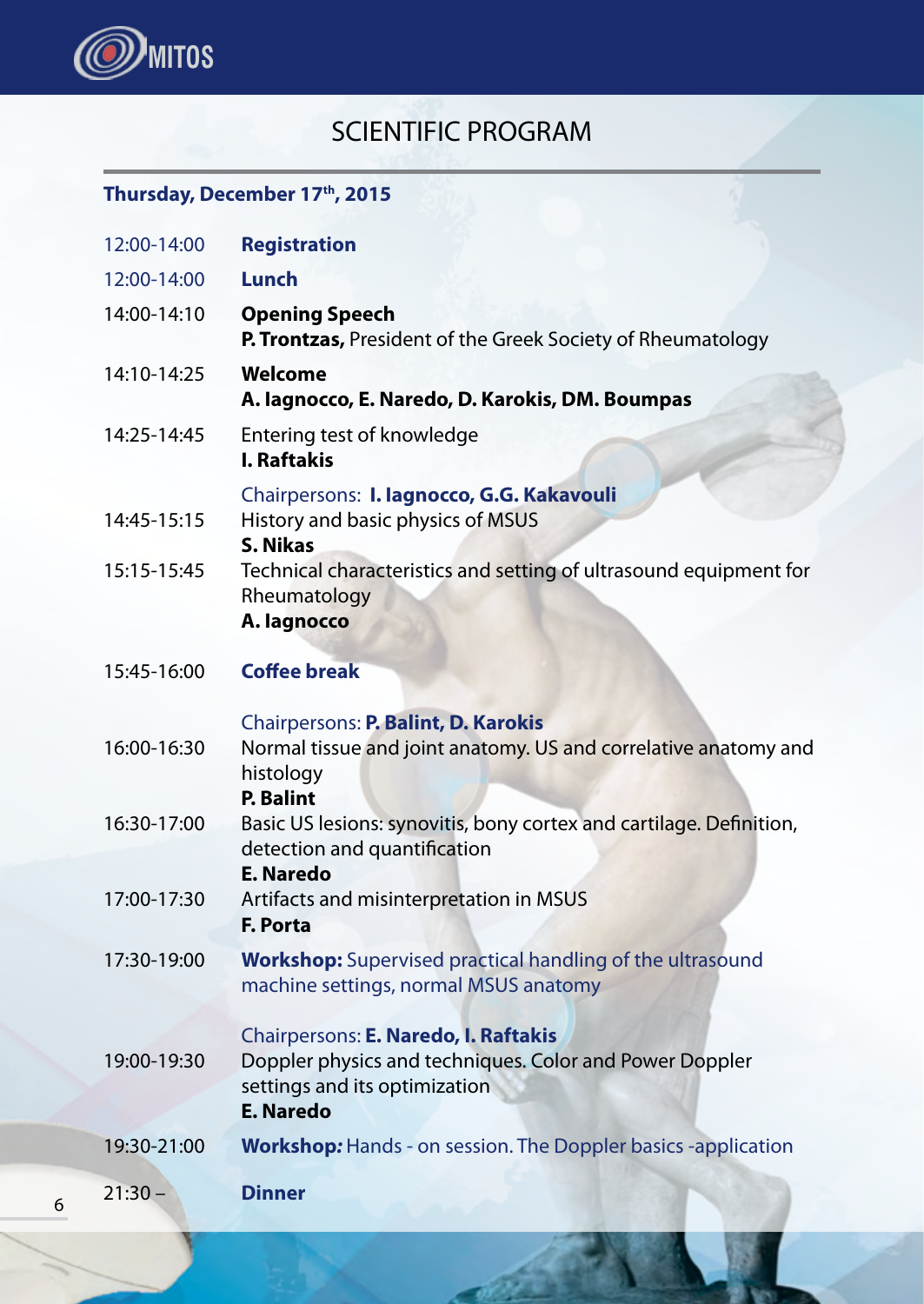## 2nd Musculoskeletal Sonography Course for Rheumatologists – Basic Level

### SCIENTIFIC PROGRAM

### **Friday, December 18th, 2015**

| 09:00-09:30 | Chairpersons: N. Damjanov, F. Porta<br>Sonographic semiology (tendinosis, tenosynovitis, partial and<br>complete tendon tear, entesopathy, bursitis, calcifications,<br>articular cartilage lesions, cortical abnormalities, erosions and<br>joint synovitis) |
|-------------|---------------------------------------------------------------------------------------------------------------------------------------------------------------------------------------------------------------------------------------------------------------|
| 09:30-10:00 | N. Damjanov<br>Enthesitis and enthesopathy<br><b>P.</b> Balint                                                                                                                                                                                                |
| 10:00-10:30 | <b>Coffee break</b>                                                                                                                                                                                                                                           |
| 10:30-11:00 | Chairpersons: A. lagnocco, D. Karokis<br>Standardized scanning of shoulder normal and basic pathological<br>findings<br><b>D. Karokis</b>                                                                                                                     |
| 11:00-13:00 | <b>Workshop:</b> Supervised scanning technique of shoulder. Normal<br>and basic pathological findings                                                                                                                                                         |
| 13:00-13:30 | Chairpersons: N. Damjanov, A. Raptopoulou<br>Standardized scanning of the elbow: normal and basic<br>pathological findings<br>A. Raptopoulou                                                                                                                  |
| 13:30-14:45 | <b>Workshop:</b> Supervised scanning technique of elbow. Normal and<br>basic pathological findings                                                                                                                                                            |
| 14:45-15:45 | Lunch                                                                                                                                                                                                                                                         |
| 15:45-16:15 | Chairpersons: E. Naredo, G. G. Kakavouli<br>Standardized scanning of the wrist and hand: normal and basic<br>pathological findings<br>G. G. Kakavouli                                                                                                         |
| 16:15-18:30 | <b>Workshop:</b> Supervised scanning technique of wrist and hand.<br>Normal and basic pathological findings                                                                                                                                                   |
| $21:00 -$   | Dinner                                                                                                                                                                                                                                                        |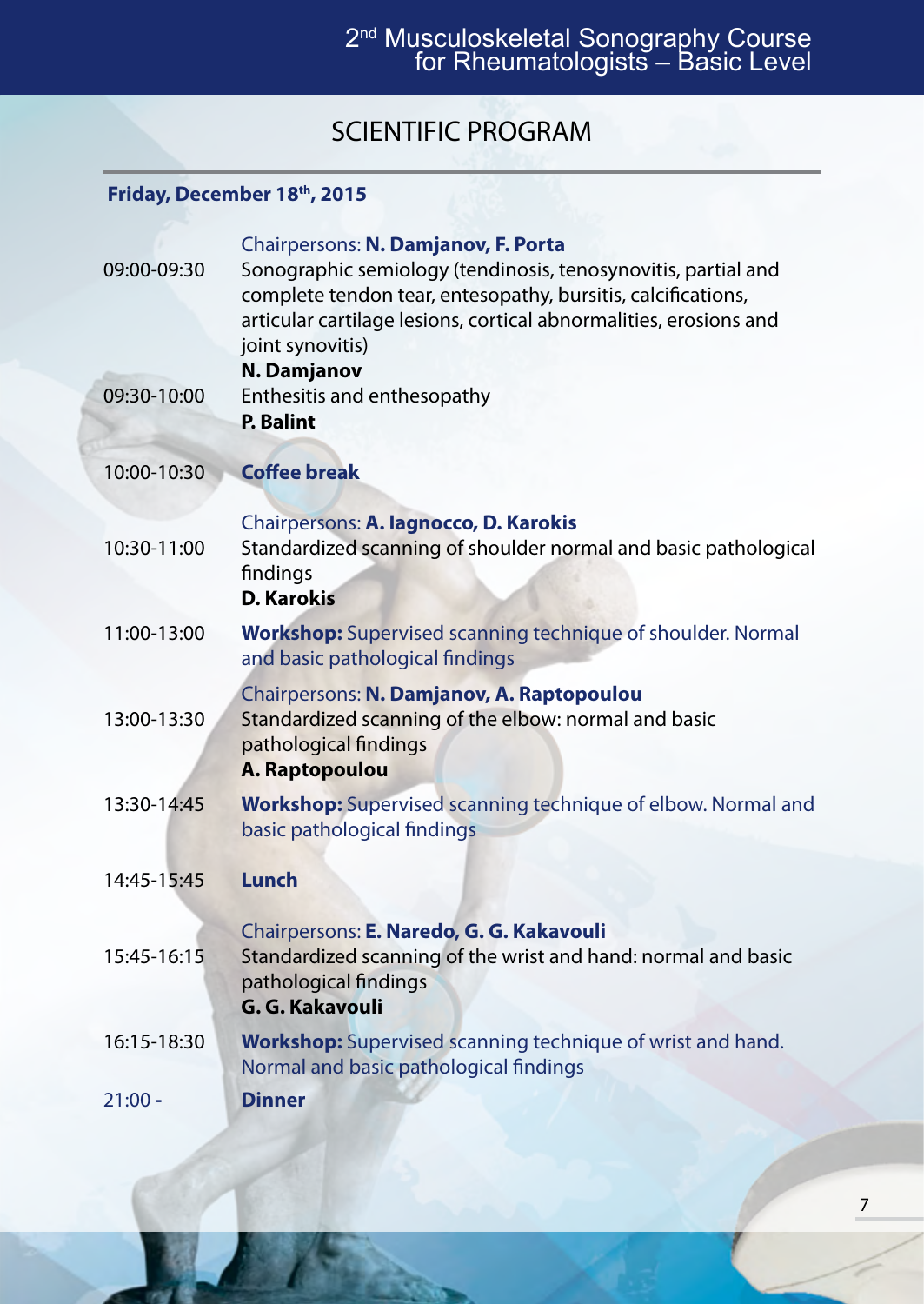

### SCIENTIFIC PROGRAM

### Saturday, December 18<sup>th</sup>, 2015

|               | Chairpersons: F. Porta, P. Balint                                                                           |
|---------------|-------------------------------------------------------------------------------------------------------------|
| 09:00-09:30   | Standardized scanning of the hip: normal and basic pathologic<br>findings                                   |
|               | F. Porta                                                                                                    |
| 09:30-10:00   | Standardized scanning of the knee: normal and basic pathological<br>findings<br><b>I. Raftakis</b>          |
| 10:00-11:45   | <b>Workshop:</b> Supervised scanning technique of hip and knee.<br>Normal and basic pathological findings   |
| 11:45-12:15   | <b>Coffee break</b>                                                                                         |
|               | Chairpersons: E. Naredo, C. Siagkri                                                                         |
| 12:15-12:45   | Standardized scanning of the ankle and foot: normal and basic<br>pathological findings<br><b>C. Siagkri</b> |
| 12:45-13:45   | <b>Workshop:</b> Supervised scanning technique of ankle and foot.<br>Normal and basic pathological findings |
|               | Chairpersons: A. lagnocco, G.G. Kakavouli                                                                   |
| 13:45-14:15   | US Application in Rheumatology<br>A. lagnocco                                                               |
| 14:15-14:45   | Basic skills in sonographic guided arthrocentesis                                                           |
|               | <b>N. Damjanov</b>                                                                                          |
| 14:45-15:30   | <b>Workshop:</b> Basic skills in sonographic-quided arthrocentesis                                          |
| 15:30 - 15:45 | Exit test of knowledge<br><b>I. Raftakis</b>                                                                |
|               |                                                                                                             |
| 15.45 - 16:30 | <b>Lunch and certificate issuing</b>                                                                        |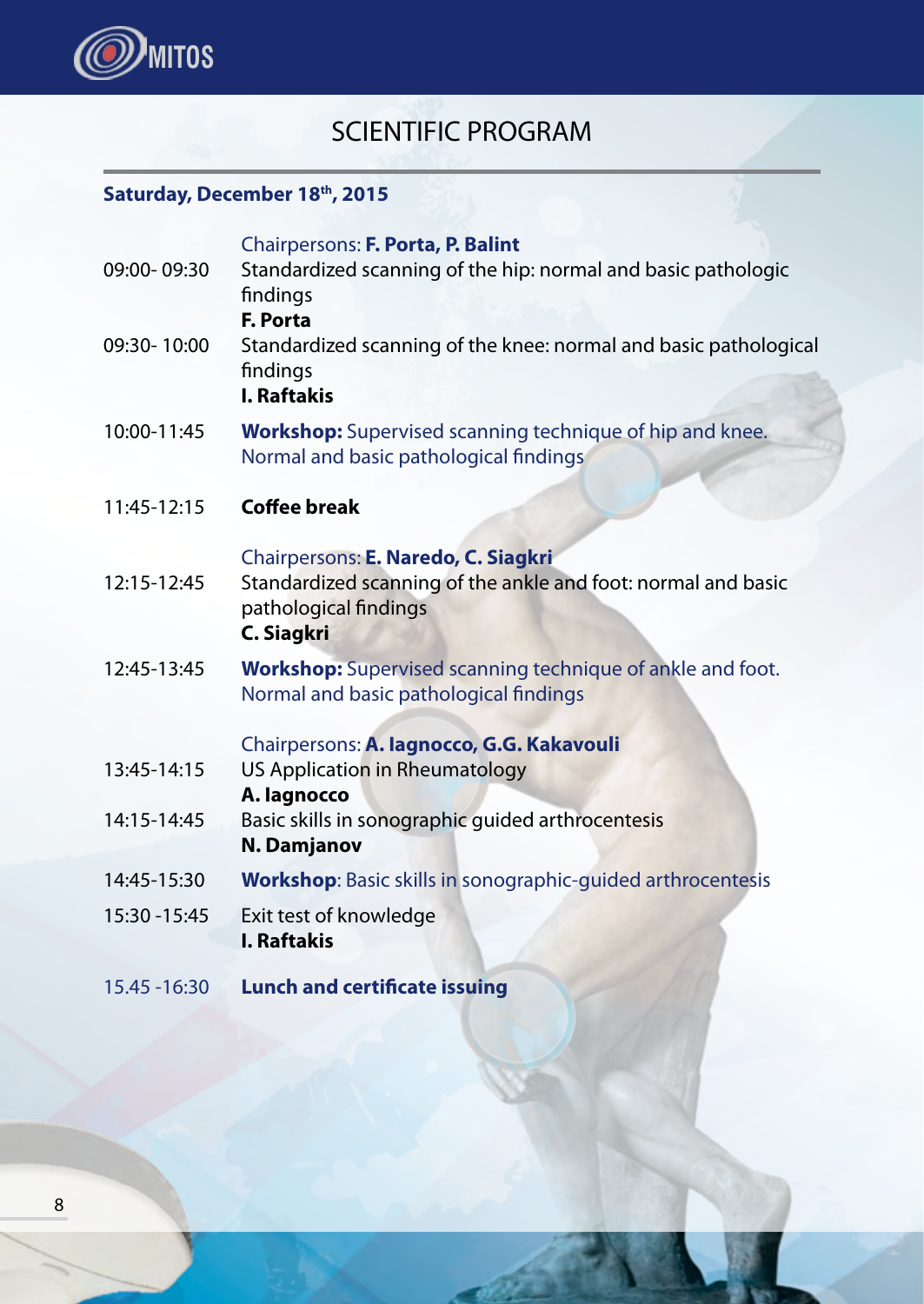### **APPLICATION FORM**

2<sup>nd</sup> MUSCULOSKELETAL SONOGRAPHY COURSE (Basic Level), Athens, December 17<sup>th</sup> - 19<sup>th</sup>, 2015

| <b>Surname</b>                                    |                                                                                  |  |  |  |
|---------------------------------------------------|----------------------------------------------------------------------------------|--|--|--|
| <b>First name</b>                                 |                                                                                  |  |  |  |
| <b>Gender</b>                                     | female<br>male                                                                   |  |  |  |
| Date of Birth                                     |                                                                                  |  |  |  |
| <b>Medical Specialty</b>                          |                                                                                  |  |  |  |
| <b>Country</b>                                    |                                                                                  |  |  |  |
| <b>Contact phone number</b>                       |                                                                                  |  |  |  |
| <b>Fax number</b>                                 |                                                                                  |  |  |  |
| Mobile phone number                               |                                                                                  |  |  |  |
| e-mail                                            |                                                                                  |  |  |  |
| <b>Institution</b><br>(name and address)          |                                                                                  |  |  |  |
| <b>License Number</b>                             |                                                                                  |  |  |  |
| <b>Sponsor contact details</b><br>(if applicable) |                                                                                  |  |  |  |
| <b>Please tick appropriately</b>                  |                                                                                  |  |  |  |
|                                                   | <b>ACCOMMODATION</b>                                                             |  |  |  |
| <b>Single room</b>                                | 2 nights, arrival 17 <sup>th</sup> - departure 19 <sup>th</sup> of December 2015 |  |  |  |
| Double room                                       | 2 nights, arrival 17 <sup>th</sup> - departure 19 <sup>th</sup> of December 2015 |  |  |  |

**Applicant's Signature**

........................................................................................................................................ Application form should be signed and sent by **fax:** +30 210 4190905 Or scanned and sent by **e-mail:** tzombola@synthesis-group.gr